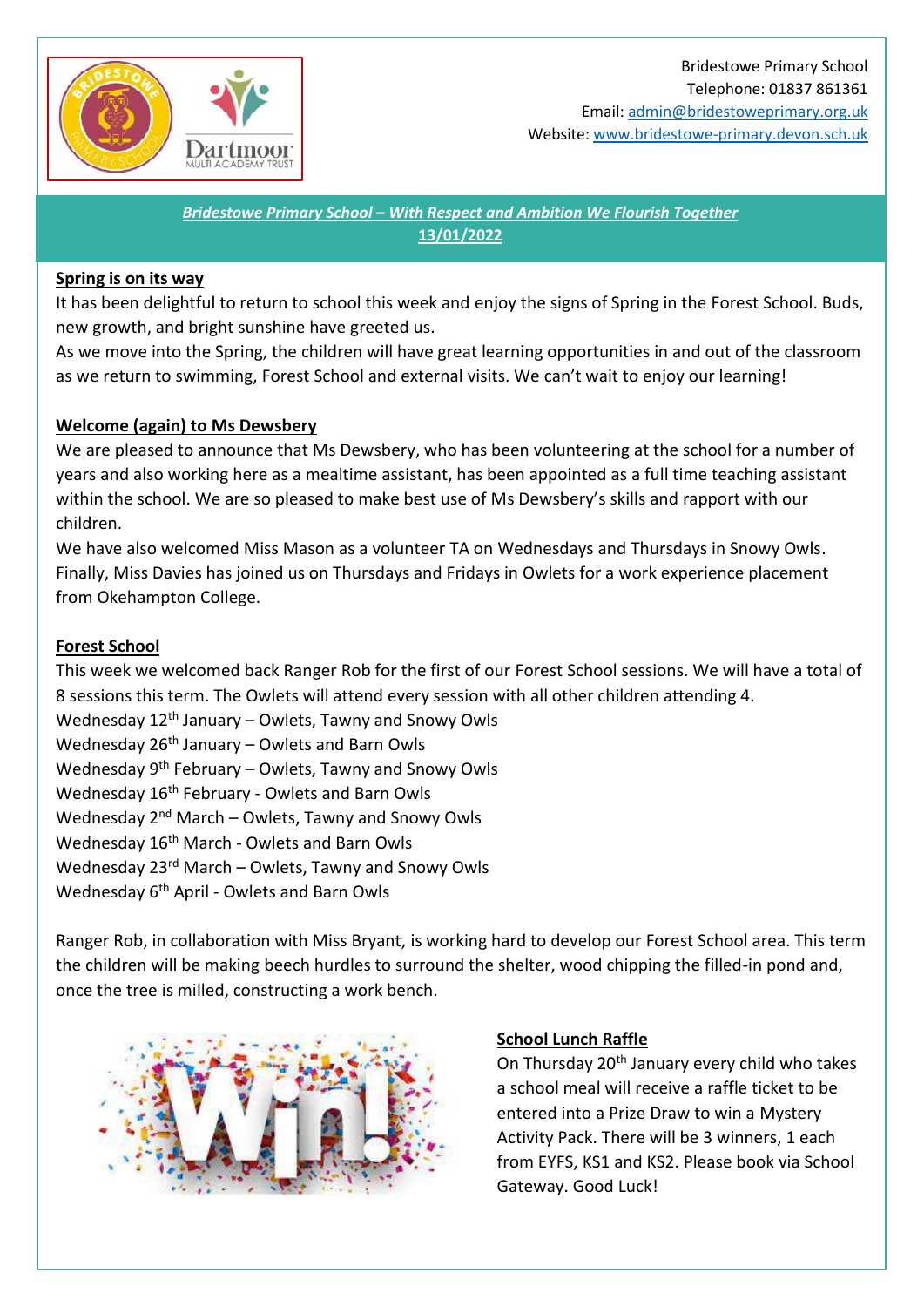## **Music Lessons**

Teachers have been bringing daily singing to school with the Voices Foundation. In addition, Mrs Jolliffe is visiting the school on Fridays to deliver music sessions to all children. The children have loved the increased music and singing in school, as have the adults!





## **Swimming**

Today is our first swimming session which I am certain the children will have enjoyed. Bridestowe offer a comprehensive swimming approach which is well above and beyond what is required by the national curriculum. We feel it is essentially important children learn this vital life skill – a skill that could save their life.

#### **Voluntary money contribution – why and what?**

We ask parents for a voluntary contribution towards swimming, and I would like to explain why and how it is spent.

As mentioned, our swimming offer for every child, every year, is well above what is required. This is an expensive annual event. The hire of the pool and lessons cost £1260. This is paid for using the school's PE and Curriculum budgets. The cost of transport to the pool and back, this year, is £2028. This is a cost exacerbated by our rural location – many town and city schools walk to swimming lessons.

It is with these transport costs that we ask for support. We considered what a reasonable parental contribution may be and decided upon £20 per child for 6 weeks. We anticipate 72 payments of £20, generating £1440. FoBS generously donated £340.70. Finally, £247.30 is budgeted from our Pupil Premium grant to subsidise the voluntary request from our most vulnerable families.

The contribution of £20 per child is entirely voluntary and there is no obligation for families to pay this. Individual children will not miss out or receive any lesser offer.

If we receive less than the 72 payments we expect, shortfall will be paid from the curriculum budget. If we were to receive a significantly lower number of payments, we would have to consider the viability of the lessons for all and may need to reduce to Year 6 only. Thankfully, this situation has never arisen because of your generous support.

If you have any further questions or comments regarding swimming or the voluntary contribution, please do not hesitate to ask.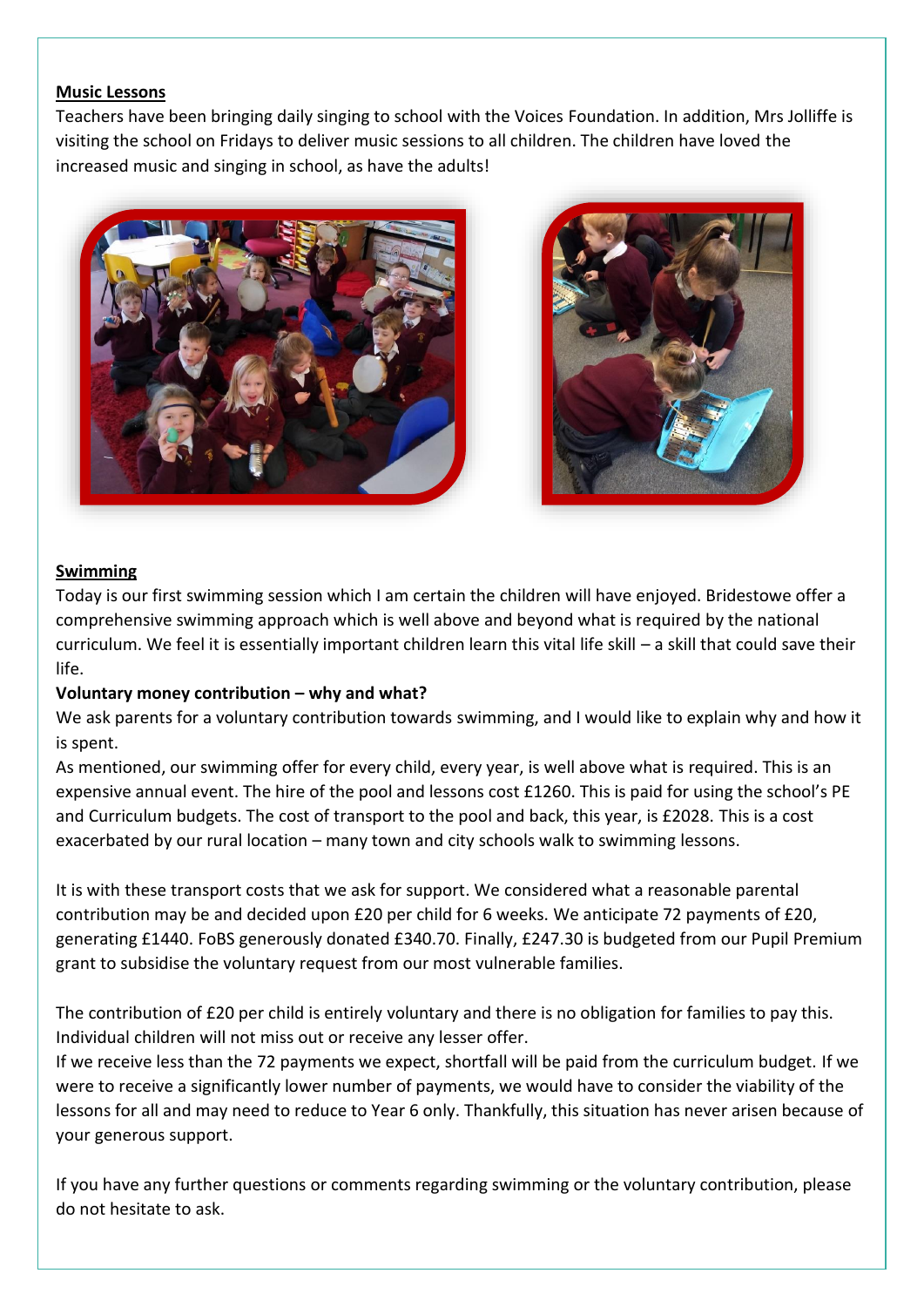# **Covid Risk Assessments**

The Covid risk assessment has been updated on our website this week in line with new government guidance on isolation and testing.

In brief:

- Positive LFTs for those without symptoms DO NOT need a confirmatory PCR test.
- Those in contact with a positive case need to LFT test daily for 7 days.
- The isolation period for a positive test has been reduced (from Monday  $17<sup>th</sup>$  Jan) to 5 full days dependent upon 2 negative LFTs on day 5 and 6. For example, if a negative result is returned on the morning of day 5 and the morning of day 6, a return to education or childcare settings can occur immediately on day 6.

We continue to ensure the safety of our children at staff with the following measures:

- Ventilation in all classrooms
- Enhanced cleaning, especially of high touch services
- Face coverings for adults in communal spaces.

# **Respect, Ambition and Flourish Awards:**

**Ethan** – Being Respectful and following class rules **Grayson** – Showing Ambition with excellent learning behaviours

**Joey** – Always working hard and Respecting others **Felix J** – Showing great Ambition to produce wonderful writing



# **Parent Governor Vacancy**

# Parents – Your school needs YOU!

There is a vacancy for one Parent governor to join the Local Stakeholder Board with the Moorland Hub schools. Local governors are a vital part of the Dartmoor Multi Academy Trust's connection with schools and community, and Parents are an important voice within the governance structure.

To qualify as a Parent governor, you must have at least one child on the roll at any school within the Moorland Hub, and must be eligible under the national governing body rules.

Nominations are now open, until close of business on Friday 27th January 2022. All nominations will then be put forward to a parent vote, which will take place electronically.

The nomination form must be completed in full, and can be obtained by emailing the Clerk to Governors: [j.hooper@dmatschools.org.uk](mailto:j.hooper@dmatschools.org.uk)

For an informal chat about the role of parent governor and the responsibilities of the local stakeholder board, please contact the Chair Bridget Down: bdown@dmatschools.org.uk or the Clerk to Governors: [j.hooper@dmatschools.org.uk](mailto:j.hooper@dmatschools.org.uk)

Thank you for your interest, and we look forward to receiving your applications

# **Catering Assistant Vacancy – Lydford Primary**

Lydford Primary is currently seeking to recruit a Catering Assistant on a permanent part-time basis, working 8.75 hours per week. The position requires collection and transport of school meals from Bridestowe to Lydford, serving lunches and cleaning up afterwards. Further details and how to apply are attached to this newsletter.